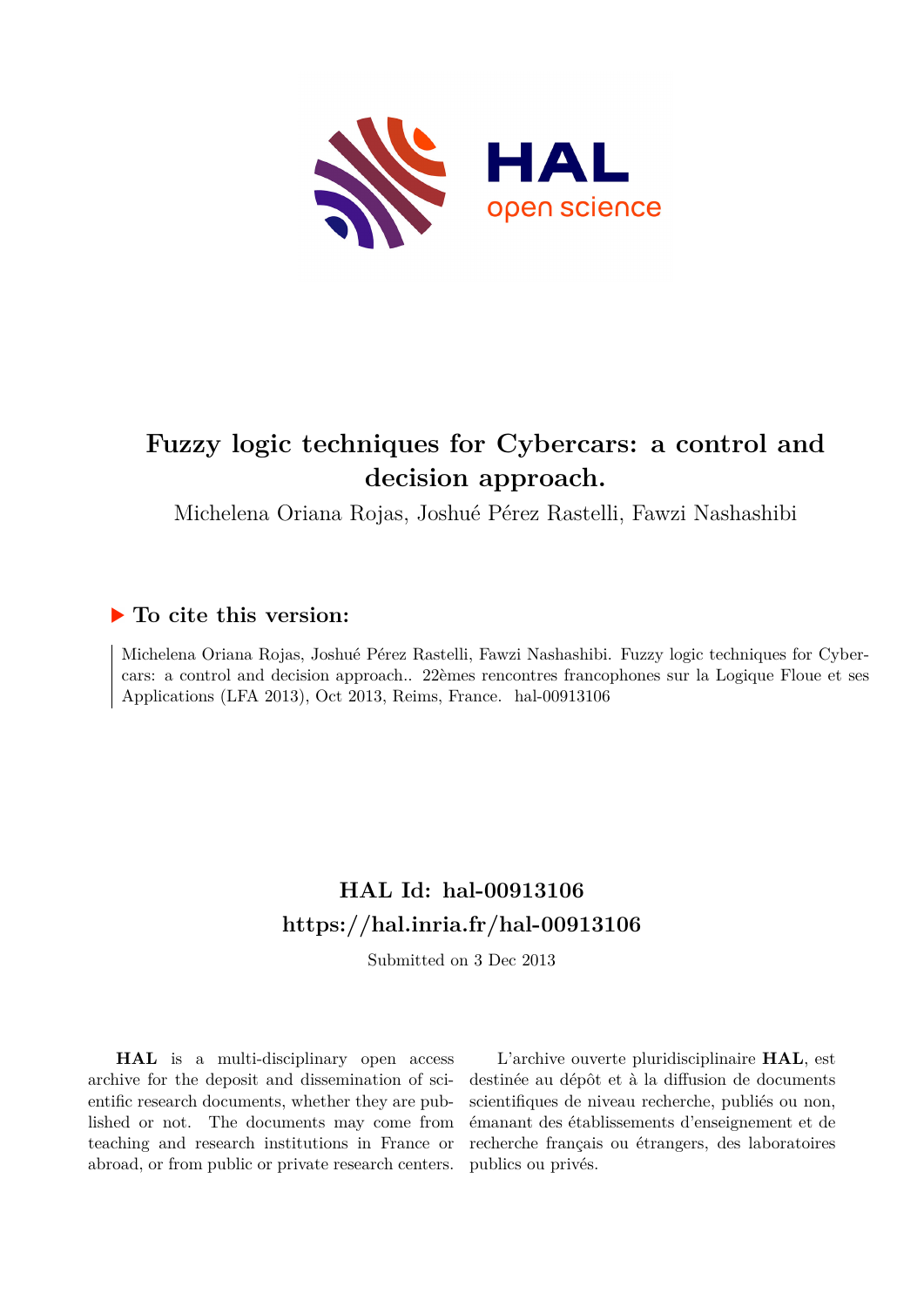# **Fuzzy logic techniques for Cybercars: a control and decision approach.**

O. Rojas Michelena<sup>1</sup> J. Pérez Rastelli<sup>1</sup> F. Nashashibi<sup>1</sup>

<sup>1</sup> IMARA team at INRIA research center, Paris – ROCQUENCOURT, <u>oriana.rojas\_michelena@inria.fr</u>, [joshue.perez\\_rastelli@inria.fr,](mailto:joshue.perez_rastelli@inria.fr) Fawzi.Nashashibi@inria.fr

#### **Abstract:**

In the context of Intelligent Transportation Systems (ITS) one of the aims is to reach autonomous vehicle capabilities based on human driver experiences in different situations. This problem can be treated from two points of view: by tracking a reference (curve lines -lateral control- or speed -longitudinal control-) and by the decision approach (in specific or dangerous situations). In this paper, fuzzy logic techniques have been implemented in real time control tools to translate human knowledge to driverless control processes, considering risk/warning situation. A comparison with previous works (based in classic control laws) for driving, was carried out in urban areas. Moreover, a new approach to give the driver, a reference speed when the vehicle is arriving to a traffic light intersection was developed. Some simulations show that fuzzy logic techniques are promising in the development of ITS applications.

#### **Keywords:**

Autonomous Vehicle, Fuzzy Logic Controllers, Intelligent Transportation Systems, Cybercars, Speed Control, Lateral Control tracking

#### **1 Introduction**

Autonomous driving is one of the most expanding topics in the ITS field, because it is directly beneficial to drivers. For this reason, different research centres and manufacturers around the world are working together developing solutions for driver assistant systems, intelligent infrastructure and autonomous vehicles.

Different approaches have been developed in order to control autonomous vehicles in urban and highway scenarios. The control of a dynamic system, as real vehicles, it is not a simple task because of the complexity of the system modelling and the tuning process. In this context, intelligent control techniques offer powerful methods for the control of autonomous vehicles [\[1\]\[7\]](#page-6-0)[\[5\].](#page-6-1)

Fuzzy logic translates human knowledge for the driverless control process, by rule bases and membership input and output functions, for tracking (control) and decision (risk/warning situation) point of view.

This approach is framed in the IMARA [\[13\]](#page-6-2)  team goals, which are focused on ITS researches, especially in autonomous driving systems (Cybercars). In this work, the focus is the control and decision stages [\[2\].](#page-6-3) A new fuzzy tool able to control the lateral and longitudinal actions is proposed.

The rest of this work is organized as follows. In section [2,](#page-1-0) a summary of some of previous fuzzy logic approaches, as well the proposed in this work are presented. *Lateral control tracking* and *speed reference* in traffic light intersections are described in section [3](#page-2-0) and [4.](#page-3-0) Section [5](#page-4-0) explains the simulations carried out with RTMaps [\[15\]](#page-6-4) and ProSiVIC [\[17\].](#page-6-5) Finally, the conclusions and future works are presented in section [6.](#page-6-6)

## <span id="page-1-0"></span>**2 Fuzzy logic approach**

Fuzzy logic techniques have been widely implemented in different industrial process in the last decade [\[4\]\[12\].](#page-6-7) For this reason, many libraries, mainly developed in C++, are easily found in the literature.

Conventional controllers frequently use differential equations to describe the system behavior. Sometimes, this information is incomplete because some assumptions in the modeling process. For this reason, fuzzy controllers are an interesting alternative, because they use the expert knowledge (in our case the driver), which can be represented in natural languages.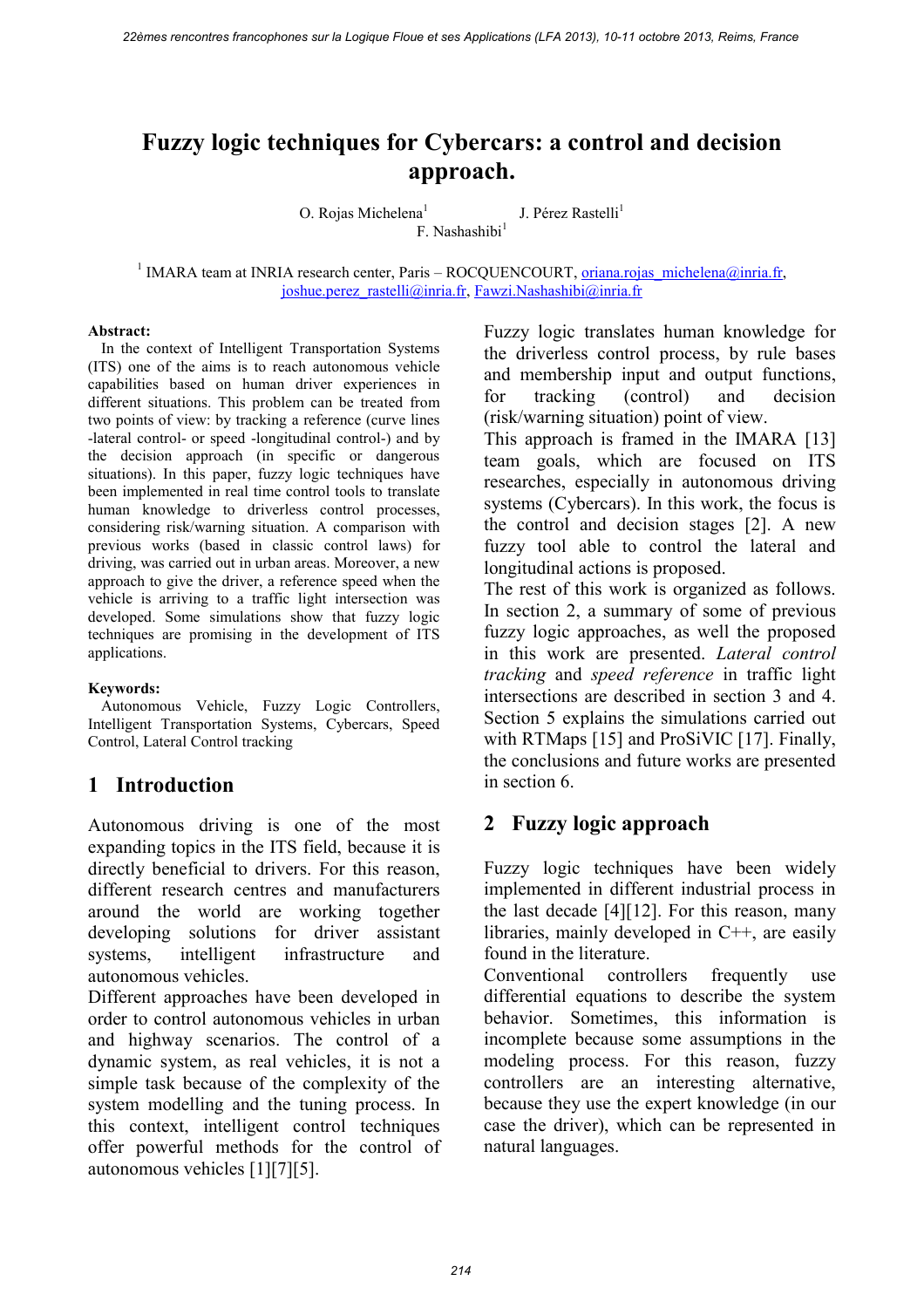Specifically in autonomous driving applications, the experimental fuzzy coprocessor, called ORBEX, was used by the Autopia [\[14\]](#page-6-8) team in different situations as follows: lateral and longitudinal control, overtaking with three vehicles, intersections, merging, car racing simulations, among others  $[6][7][1]$  $[6][7][1]$ .

In 2012, this library was updated, improving its previous performance in terms of computing time, structure and adding new membership input and output functions [\[1\].](#page-6-0)

The goal is to achieve the autonomous driving of the vehicle using simple sentences defined in a rule base. Then, it is necessary to define the input and output membership functions [\[8\].](#page-6-10)

### **2.1 Real time implementation**

Regarding to real time simulations, two algorithms were developed in different situations (lateral control and longitudinal speed reference), using RTMaps and Microsoft Visual Studio [\[16\]](#page-6-11) softwares.

RTMaps is a multitasking environment that allows embedded systems and its applications to interact with multi-task processes. It has a user-friendly graphical interface where different modules can be connected for real time applications [\[10\].](#page-6-12) Some modules are predefined or programmed in C++ with Microsoft Visual Studio.

In this work, two modules based on fuzzy logic libraries were created. One of them was developed in order to compare the classic controller of a previous work with a fuzzy controller to improve the lateral control tracking presented in [\[2\].](#page-6-3) Moreover, another module to warn speed references at intersections with traffic lights was proposed. The idea was that the vehicle is able to know at which speed it must travel to avoid abrupt braking and save fuel.

V2I (Vehicle to Infrastructure) communications are considered in this last module. This allows the vehicle to know the position of the infrastructure and the traffic light time (time to red and time to green) up to 200 meters before arriving to the intersection. This information is used by the vehicle to achieve a better increasing, decreasing or maintaining of the reference (recommended) speed, or even stop slowly and wait for the next green light or the next *green wave* if it is necessary.

# <span id="page-2-0"></span>**3 Lateral control tracking**

For the fuzzy controller applied to lateral control, two input variables were considered, as proposed in [\[8\]](#page-6-10), the "Heading Error" and the "Lateral Error", where:

*Heading error*: it is the angle between the vehicle direction and the predetermined trajectory, measured in radians [\(Figure 1\)](#page-2-1).

*Lateral error*: is the deviation of the front of the vehicle from that same predefined route [\(Figure 1\)](#page-2-1).



#### <span id="page-2-1"></span>Figure 1– Input variables for the fuzzy controller.

[Figure 1](#page-2-1) shows the input variables. The surface control is showed in [Figure 2.](#page-3-1) Moreover, the curvature is also considered in control law, as proposed in [\[2\].](#page-6-3) This variable is calculated in each segment of the path. Then, the output of the fuzzy controller is added at the end of the *defuzzification* process. The rules used in the lateral steering control

are described as follows [\[8\]:](#page-6-10)

IF *Lat\_error* Right THEN *Steer\_Pos* Left IF *Lat\_error* Center THEN *Steer\_Pos* Center IF *Lat\_error* Left THEN *Steer\_Pos* Right IF *Head\_ error* Right THEN *Steer\_Pos* Left IF *Head\_error* Center THEN *Steer\_Pos* **Center** 

IF *Head\_error* Left THEN *Steer\_Pos* Right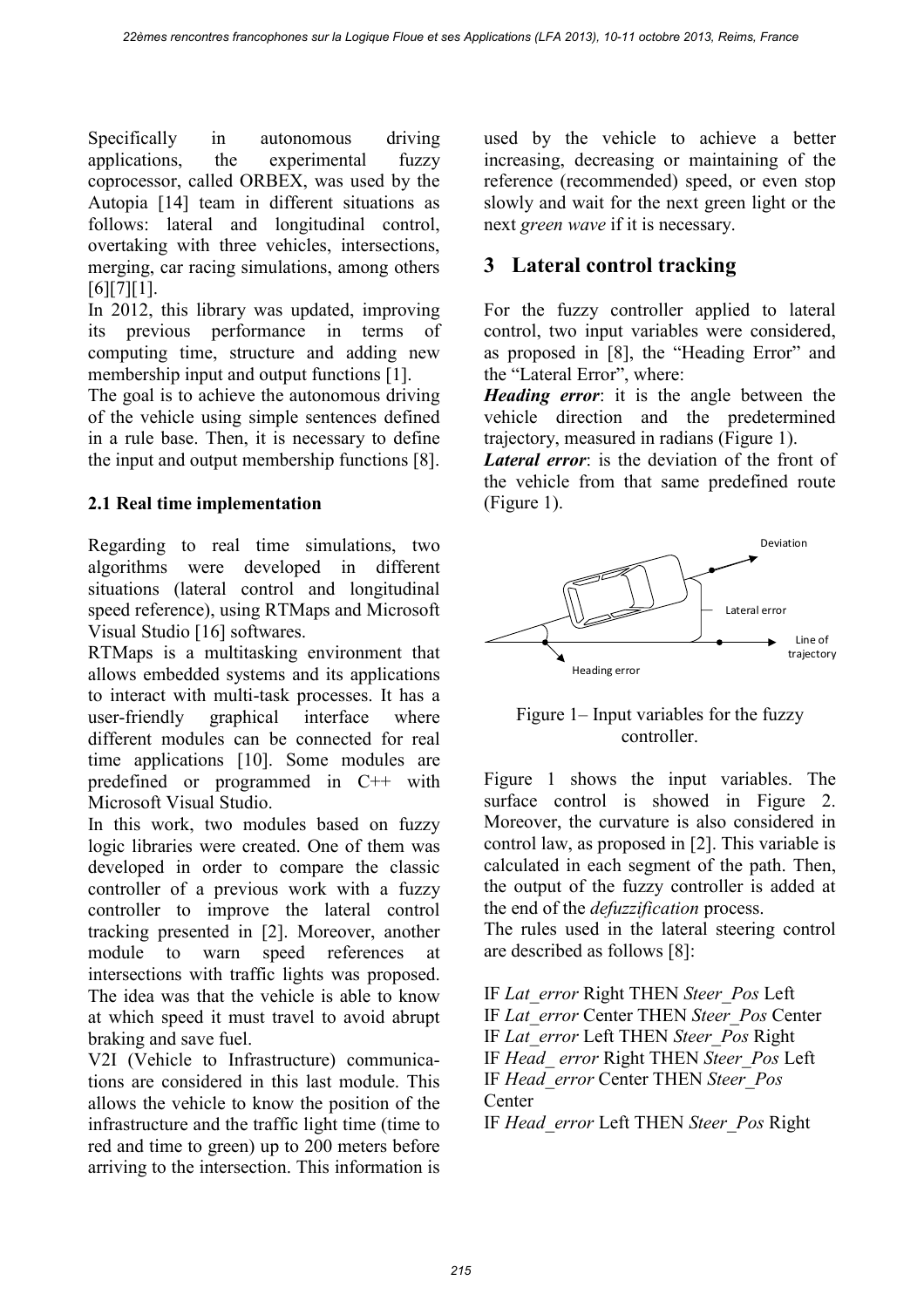The *Steering Position* is the output variable of the controller and has three *singletons* (*Left* (0.5), *Right* (-0.5) and *Center* (0)). Each *singleton* represents the basic positions of the steering wheel.

The inference method (*center-of-area method*) uses each output variable according to each linguistic label, as proposed in [\[5\].](#page-6-1) The fuzzy controller allows to write the rules in an almost natural language, so if the controller read that the vehicle is coming out of the path, it orders the vehicle to steer in the opposite direction.



# <span id="page-3-1"></span><span id="page-3-0"></span>**4 Speed reference in traffic light intersections**

For this application it was necessary to use three input variables, which are the traffic light times, red light, green light and the distance to interception (DTI) [\(Figure 3\)](#page-3-2).



<span id="page-3-2"></span>Figure 3 – Input variables for the speed reference fuzzy controller

[Figure 4](#page-3-3) and [Figure 5](#page-3-4) shows the membership functions for each input variable.



<span id="page-3-3"></span>Figure 4 – Membership functions for the traffic light time, red and green respectively



distance to interception (DTI)

<span id="page-3-4"></span> Two variables are used for the traffic light (Red and Green), where each has defined two membership functions completely symmetrical covering all the possible inputs. In this application the time cycle of the lights are 30 seconds for green and 20 seconds for red. The values of input membership functions were defined considering these times.

The reason to use two different variables for green light and red light is that the algorithm considers them as two principal cases; this approach is based on the scenarios described in [\[9\],](#page-6-13) as follows:

- Scenario 1: maintain speed
- Scenario 2: accelerate and overtake
- Scenario 3: reduce speed and overtake
- Scenario 4: brake and wait for the next green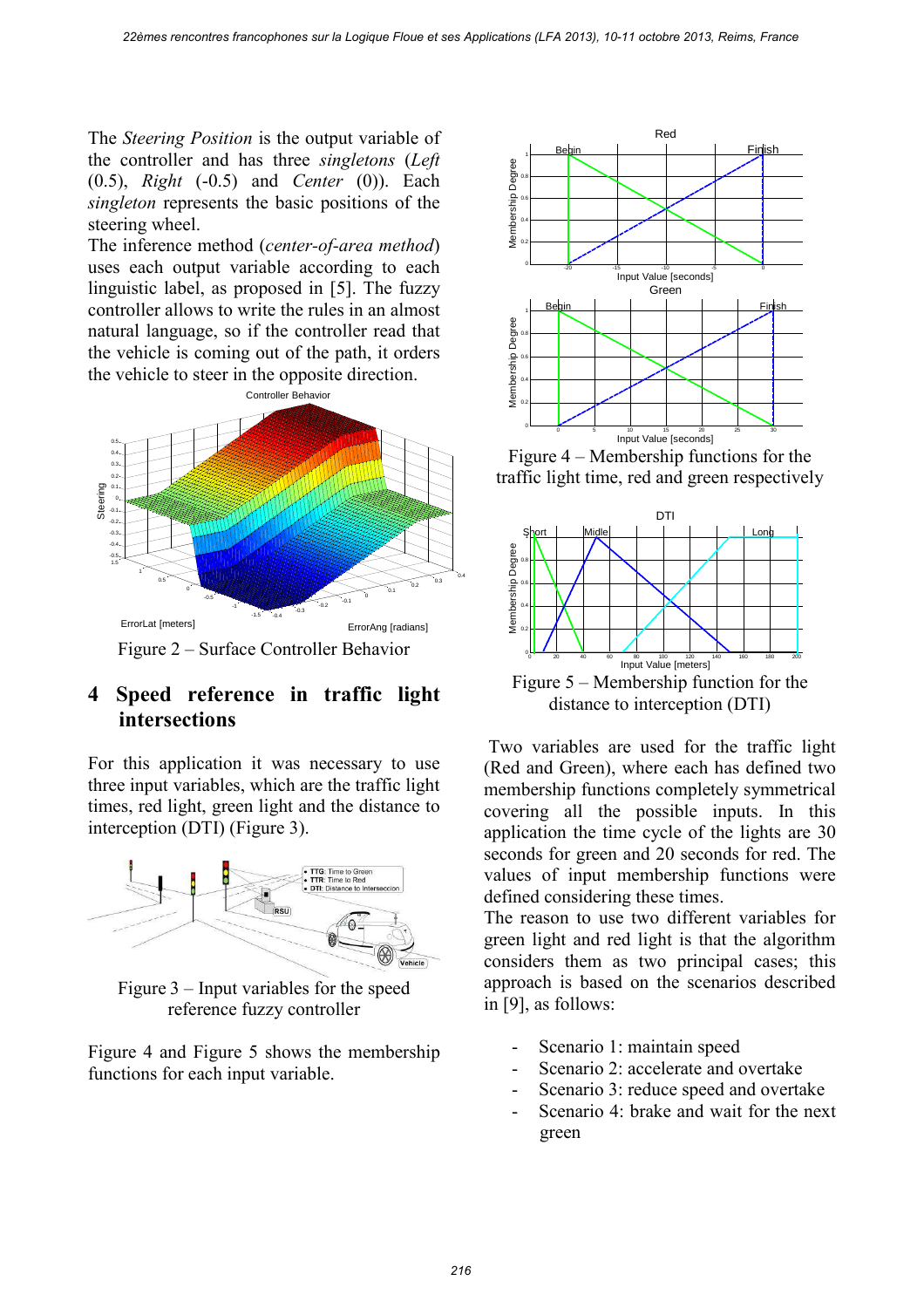The DTI membership function [\(Figure 5\)](#page-3-4) gives more weight to the distance when the vehicle is closer at the intersection. In this situation, the vehicle can be inside the "short" or the "middle" label, because in these cases the response has to be faster than in the case where the vehicle is in the "long" label. The cross rule base, based on driver

knowledge when is arriving to an intersection, is defined as follows:

IF *Green* Begin AND *DTI* Short THEN *Acc* MidAcc IF *Green* Begin AND *DTI* Midle THEN *Acc* Acc IF Green Begin AND *DTI* Long THEN *Acc* Keep IF *Green* Finish AND *DTI* Short THEN *Acc* Brake IF *Green* Finish AND *DTI* Midle THEN *Acc* MidBrake IF *Green* Finish AND *DTI* Long THEN *Acc* Keep

IF *Red* Begin AND *DTI* Short THEN *Acc* Brake IF *Red* Begin AND *DTI* Midle THEN *Acc* MidBrake IF *Red* Begin AND *DTI* Long THEN *Acc* BrakeFew IF *Red* Finish AND *DTI* Short THEN *Acc* Few IF *Red* Finish AND *DTI* Midle THEN *Acc* Few IF *Red* Finish AND *DTI* Long THEN *Acc* Keep

Here the *inference method* is the same as proposed in [\[5\]\[8\].](#page-6-1) The *singletons* represent accelerations and decelerations, selected to improve the drivers comfort and avoid abrupt velocity changes [\[11\].](#page-6-14)

To obtain the reference speed, two equations, based on the uniformly accelerated rectilinear motion, were used. The first equation is used for accelerate/maintain, and the other for decrease/break (Eq.1 and Eq. 2).

$$
V = at + Vo \t(1)
$$

$$
V = sqrt(2da) \t(2)
$$

"*Vo*" is the initial speed at the first iteration, and then it is the current speed; "*d*" is the DTI variable; "*t*" is the time to interception; and "*a*" is the acceleration given by the controller.

## <span id="page-4-0"></span>**5 Experimentation and results**

#### **5.1 ProSiVIC and RTMaps**

The algorithms for both applications were tested and validated in a virtual simulation environment with ProSiVIC (Connected to the RTMaps modules). This software offers a multisensory platform and provides the possibility to work with different parameters of a real vehicle, such as longitudinal and lateral speeds, steering wheel response, pitch, and roll and yaw angles, weather conditions, and friction coefficients, among others. [\[2\]](#page-6-3) 

The ProSiVIC platform allows synchronization of many variables. Among these are camera viewports, steering position, simulation time and acceleration.

#### **5.2 Lateral Control Tracking Validation**

[Figure 6](#page-4-1) and [Figure 7](#page-5-0) show the results regarding the fuzzy and classic controller. Specifically, [Figure 6](#page-4-1) shows the superposition of the lateral and heading error for each control. The heading errors graphic is similar for both controllers, because values of maximum deviation in the turning inside the roundabout are approximately 0.3 rad.

However the most important behaviour in this graphic is the lateral error result, where the difference is actually remarkable, since the maximum lateral error introduced with the fuzzy controller is only the 10% of the error obtained with the classic control.

 It should be noted that this test was made considering the same scenario and conditions, with low speed (no more than 30 km/h) and simulated in a roundabout.



<span id="page-4-1"></span>classic and fuzzy controllers

In the [Figure 7](#page-5-0) the steering output result for both controllers are shown. It can be appreciated that the decision in both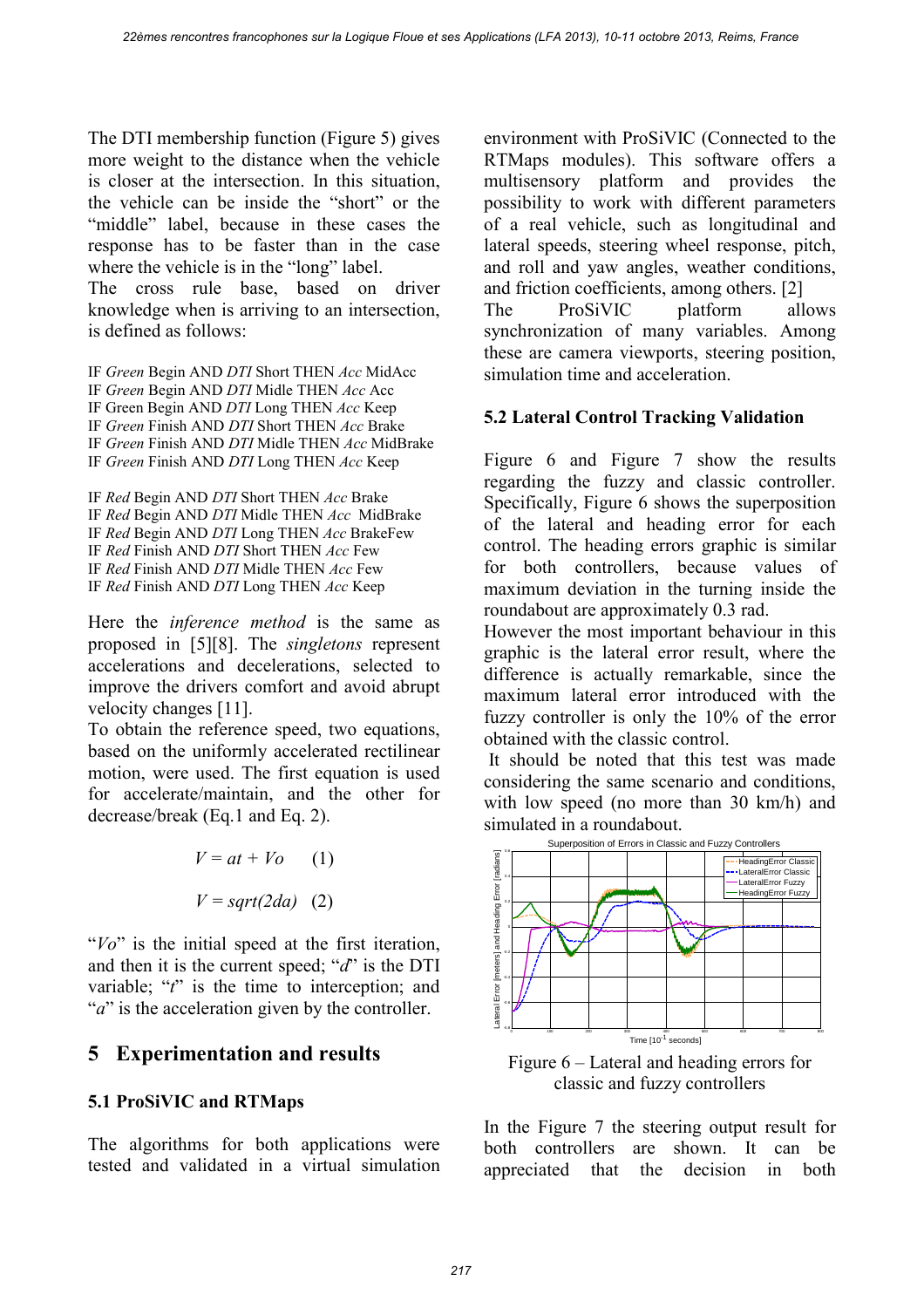controllers are similar. The difference is at the beginning, where the fuzzy control is more drastic, but in the roundabout the fuzzy response looks more stable than the "Steering with the classic controller" response. In general the peak values are the same, but this was an expected behavior, after all the difference between lateral errors is only 0.18 m.



classic and the fuzzy control

#### <span id="page-5-0"></span>**5.3 Speed Reference Tool Validation**

For this experiment, several parameters have to be shown, e.g.: distance to interception, traffic light time, time to interception and current speed.

Here two simulations were performed; one for long distance (126m) and one for short distance (22m), in order to evaluate the fuzzy controller speed reaction.

[Figure 8](#page-5-1) shows how the parameters move when the vehicle is approaching the intersection. The distance to interception decreases, and the time to intersection is directly proportional to the current speed. In [Figure 9,](#page-5-2) the controllers response with the traffic lights (dotted lines) can be appreciated. In this figure the real speed represents the decision taken by the driver. The purple and blue lines are the recommended speed given by the tool with the fuzzy and classic controller, respectively.



<span id="page-5-1"></span>



<span id="page-5-2"></span>Figure 9 – Speed reference tool performance for long distance (126m)



<span id="page-5-3"></span>Figure 10 – Speed reference tool performance for the intersection problem in short distance

[Figure 10](#page-5-3) and [Figure 11](#page-6-15) the same experiment was done, but with a shorter distance. The results for both controllers were similar. The difference was the simplicity in the tuning process of the fuzzy controller.